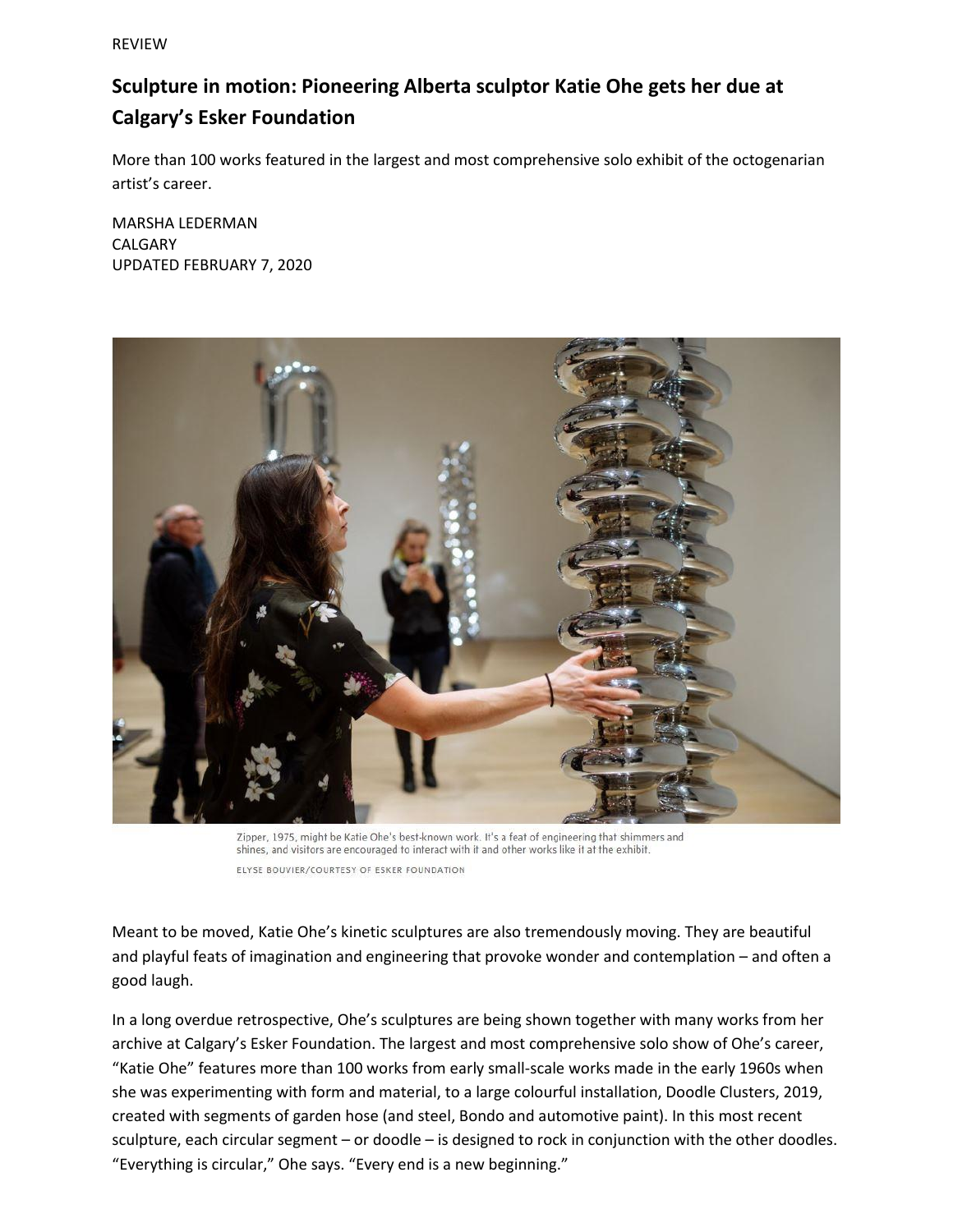

A visitor interacts with Monsoon. ELYSE BOUVIER/COURTESY OF ESKER FOUNDATION

Ohe, who turns 84 in February, is a pioneering Albertan sculptor who began making abstract sculptures in the 1960s. Born in Peers, Alta., in 1937, she began her formal arts education in the 1950s at what is now the Alberta University of the Arts, then trained in Montreal, New York and Verona, Italy. She taught for 48 years at what is now AUArts, where she is now professor emeritus. In 2019, she was invested in the Alberta Order of Excellence.

"She has influenced multiple generations of artists," says Naomi Potter, the Esker's director/curator. "When I first got to Alberta eight years ago, I kept hearing Katie Ohe's name over and over again and it was really just like people were in awe of her. She just has this kind of aura that I think is the way she taught, how influential she was, how much of a role model she was, for particularly women."



Venetian Puddle invites touch. ELYSE BOUVIER/COURTESY OF ESKER FOUNDATION

I couldn't help but think of this when I encountered and became immediately enraptured with one of the earliest works in the show, Riders, 1961 – also known as Six Figures. Perhaps this piece is meant to represent a family, but as Potter spoke about Ohe's influence, all I could think about was younger artists being lifted onto the shoulders of more established mentors.

This part of the exhibition, featuring early work, also includes a number of maquettes for public art competitions and commissions. One of them was submitted twice for different competitions, but did not win. Ohe made it anyway.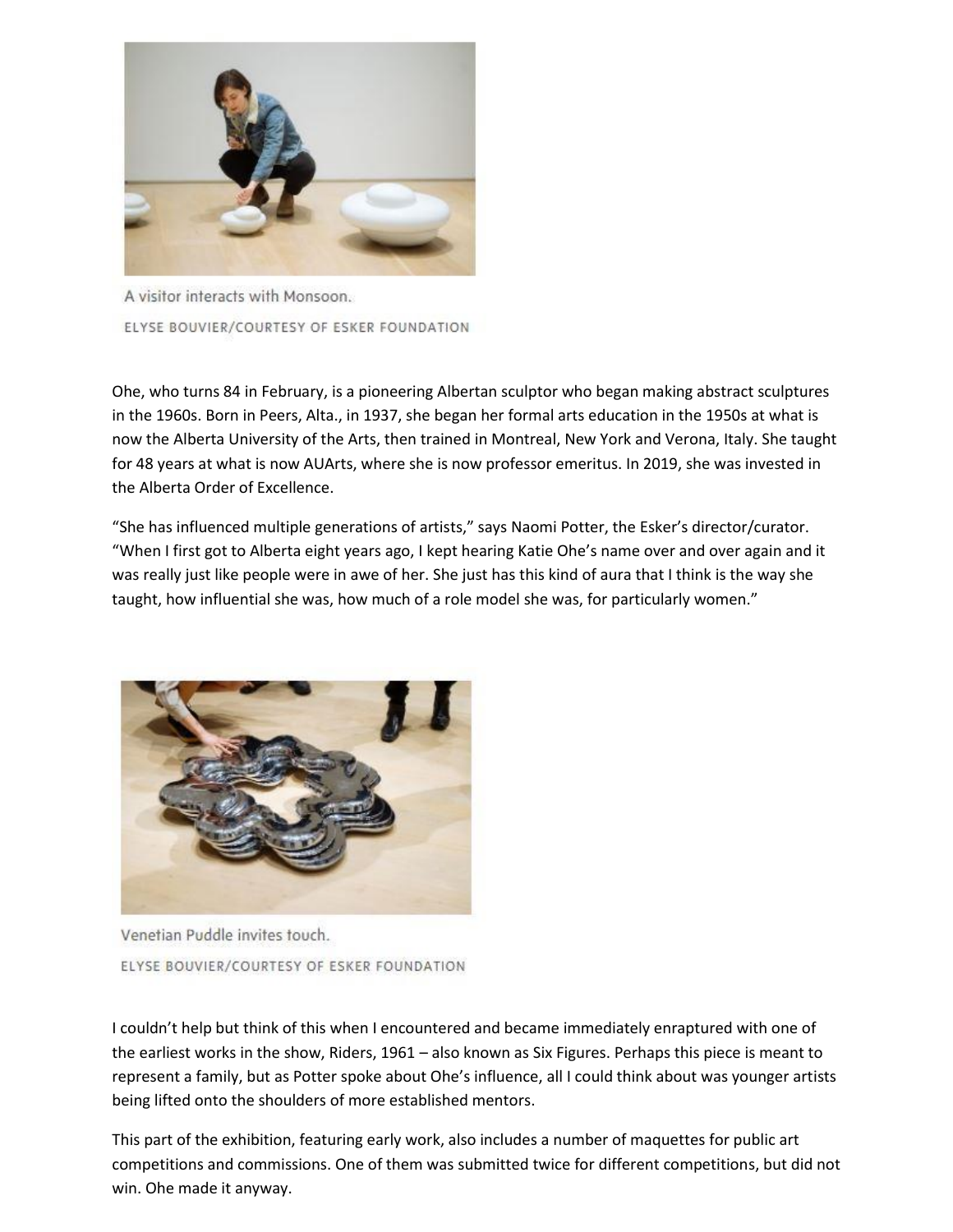The result, Sky Block, 1981-82, is installed around the corner in a gallery of its own, after spending nearly the past 40 years in storage. It is exhibited against a mirrored wall; the original commission had a waterfall component and Ohe had always imagined it hanging in a room that has reflecting surfaces. "So we've actually made that happen for her," Potter says. Give it a push and watch – and listen to it – twirl and sway.



Sky Block, 1981-82, is installed in a gallery of its own after spending almost 40 years in storage. It is exhibited against a mirrored wall, and you can give it a push to see it twirl and sway. ELYSE BOUVIER/COURTESY OF ESKER FOUNDATION

Yes, give it a push. Many of the works in this show are meant to be touched (some are not; the signs will advise you). Ohe often says her sculptures are designed to induce or provoke touch before you think that you really shouldn't. Still, it feels counterintuitive to not just touch, but to activate these works. But you must.

Perhaps Ohe's best known work is Zipper, 1975. Usually installed at the University of Calgary, it is a bold, shiny feat of engineering that shimmies and shimmers. It's like water flowing. Or dancing. It took Ohe some three years to figure out how to make Zipper do what it does. This work is one of six welded steel and chrome works installed together that are impressive even when they're not moving, breathtakingly delightful when they are.

In another gallery, welded steel and chrome kinetic sculptures from the 1970s sit closer to the ground. But make sure you look up: When you spin them, they throw mesmerizing patches of light onto the gallery walls. Especially in the case of Horizontal Loops, 1973; it's almost like a movie.

The whimsy travels to the titles of her works – names such as Mrs. Squat Lady and Chuckles (because it will make you laugh), the latter created with springs Ohe found at a scrapyard.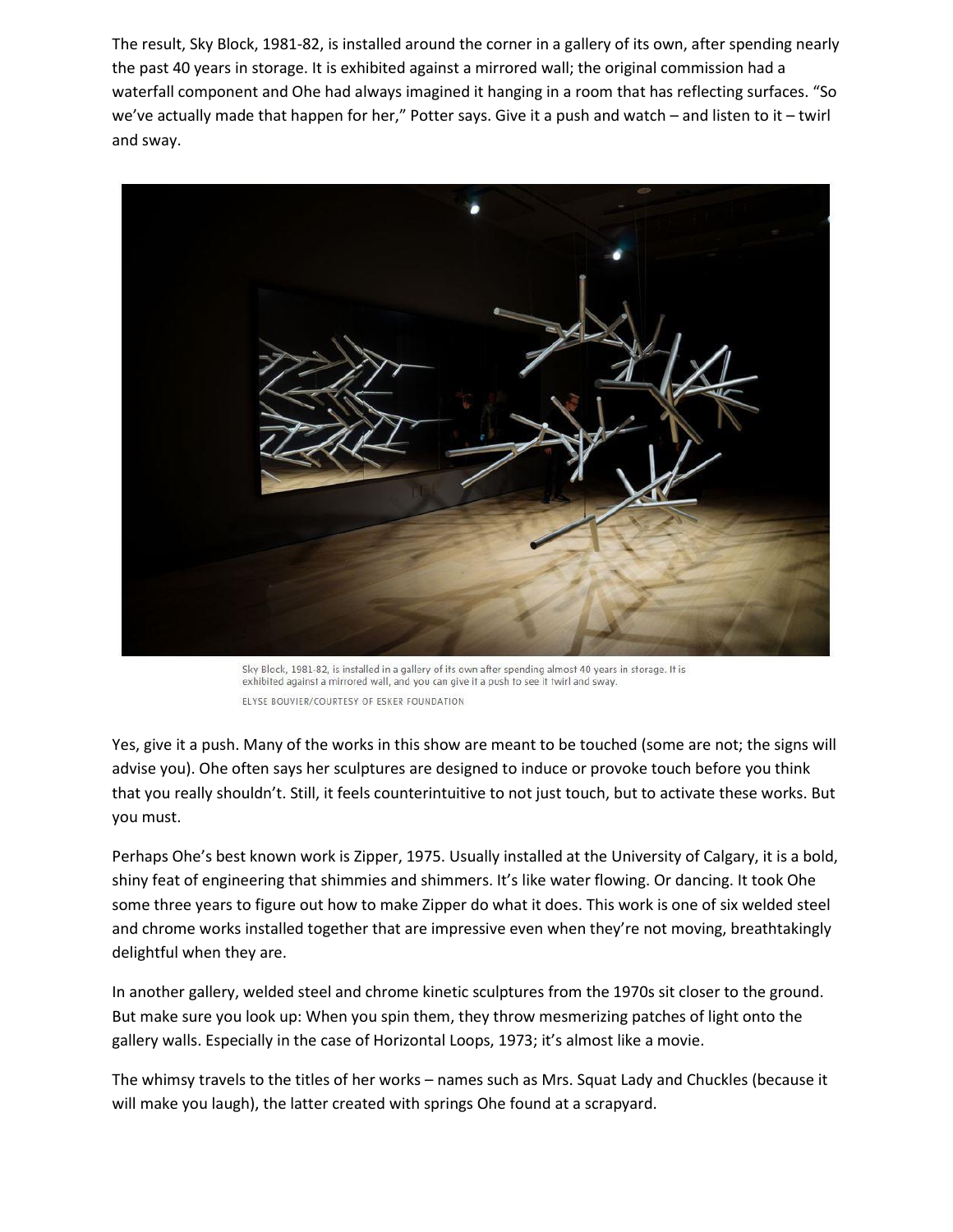

Chuckles was created with springs found at a scrapyard. Ohe says her sculptures are designed to induce or provoke touch, before you even think that you shouldn't.

ELYSE BOUVIER/COURTESY OF ESKER FOUNDATION

The first wall you encounter is the Offerings series, a kind of autobiography: 24 works that represent significant events or people in Ohe's life. Patanjali, 1998, is an abstracted steel snake, an ode to her time in India. Brother Pear, 1997, was made in memory of her beloved brother-in-law Roy Kiyooka, an artist who died in 1994. Janet's Crown, 1999, is a tribute to her friend, the painter Janet Mitchell, who died in 1989.

"It's a big retrospective of my work. So for me it was like seeing, looking backwards," says Ohe, who was moved by the thoughtfulness and thoroughness of the exhibition, co-curated by Potter, Shauna Thompson and Elizabeth Diggon. "I'm very, very grateful to that team. They turned over every stone."

The airy Esker is an excellent fit for Ohe's sculptures, which are well known in Alberta. But her work demands to be recognized more widely.

Ohe's solo show includes early, small-scale works the artist made in the early sixties when she was experimenting with form and material.